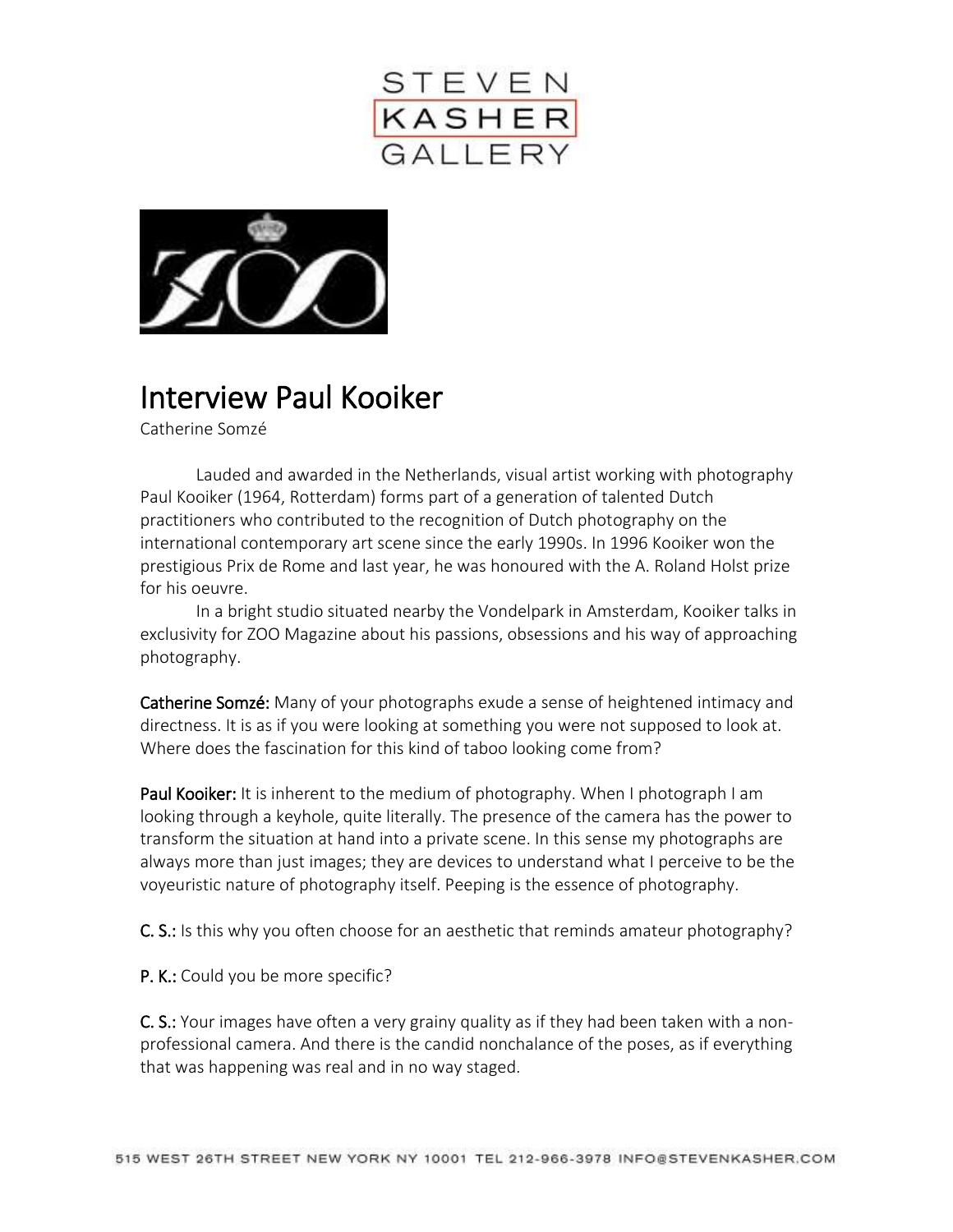

P. K.: My work might look casual but I couldn't call myself an amateur photographer, even if I wanted to. My aesthetic choices form part of a reflection on the status and interpretation of photography.

C. S.: Some have compared your work to that of the Czech photographer Miroslav Tichy. He used to build his own cameras, which gave his photographs of mostly women and young girls a dream-like quality.

**P. K.:** I don't build my own cameras but I often play with the possibilities and limitations of the medium in terms of colour and sharpness. In *Hunting and Fishing* from 1999, a series of outdoor nudes, I was trying to see the extent to which viewers would keep on believing what they are seeing despite the extreme out-of-focus. In a sense *Hunting and Fishing* was all about probing the limits of figuration.

C. S.: Does this have to do with the fact that you prefer working in series?

**P. K.:** It does in a way. Working in series is a very important part of the way I see myself as a photographer who interrogates the nature of the medium with his work. Photography is about repetition and seriality. To be a photographer is to be a collector. In a second time, it is the ability to choose, combine and manipulate the photographs.

C. S.: This is when a series comes into being. But why do you choose to create series with very similar photographs?

P. K.: I want to address the issue of stereotyping or, to put it in a different manner, the idea that looking is always a form of interpretation.

C. S.: Could you elaborate on this?

**P. K.:** The way you perceive a swan, for instance, is preconditioned by the many swans you've seen before, not only in real life but on postcards, books and other media. You bring to the act of looking this whole visual memory, which conditions what you will think and feel. This was the idea behind the colour series *Black Meat* from 2008 that exclusively featured swans.

C. S.: But swans are a pretty unusual subject matter for you. You prefer portraying the female nude.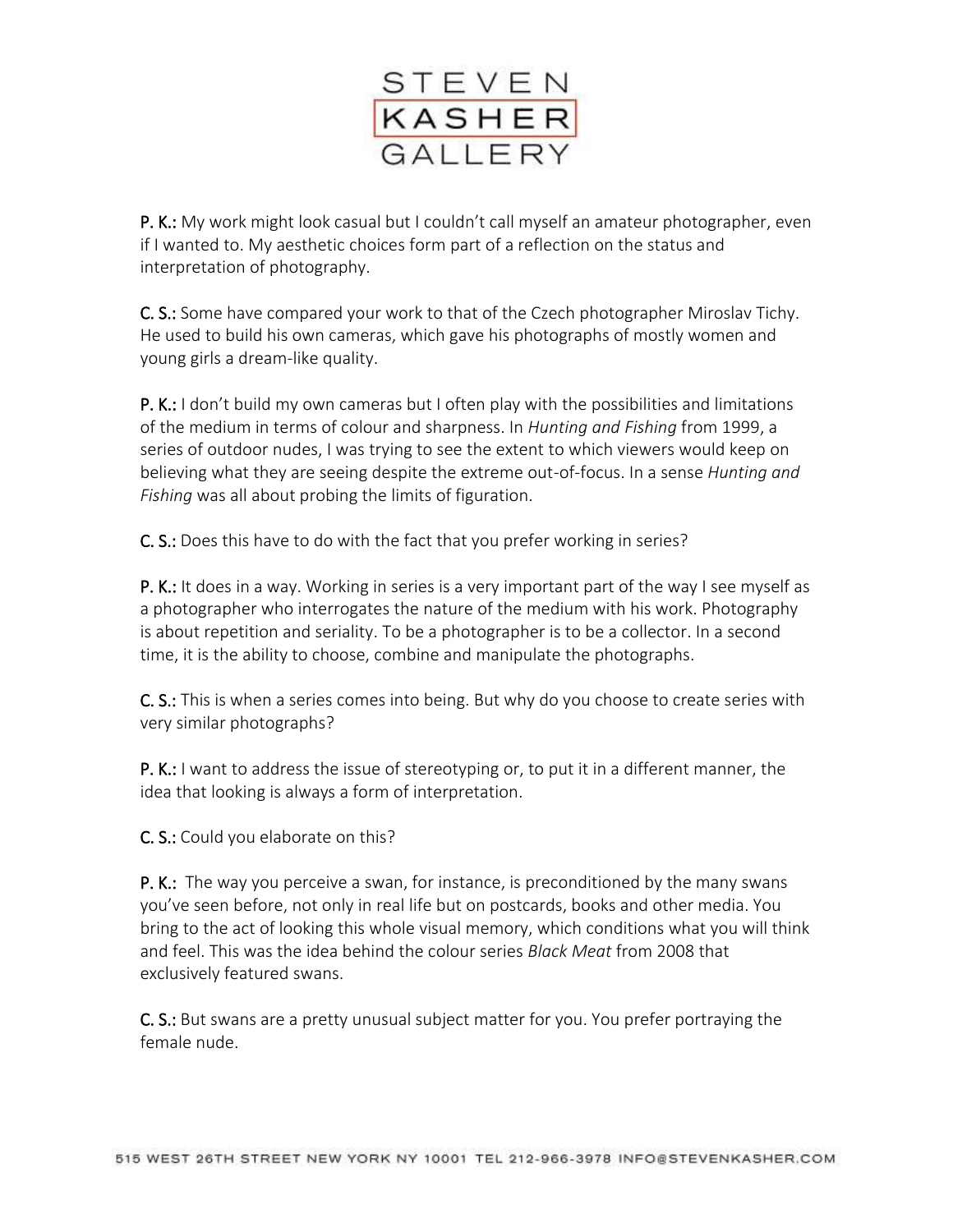

P. K.: Well, this sounds a little too classical. The imaginary I maybe most relate to is that of the surrealist artist Hans Bellmer. He was using self-made life-size dolls as props for his photographs.

C. S.: Bellmer's visions are pretty tormented tough. He omitted to give his dolls a head, or a personality for that matter. They were assemblages of body parts, visions of misshaped bodies. Your photographs never display your models' face and rather focus on their bottom and breasts. Don't you think this amounts to a kind of visual dismemberment?

P. K.: I guess so...but if my instinct wants me to portray women in that fashion I embrace that. I don't want to be politically correct. After all, Bellmer and other surrealists tried to free their unconscious. And although this is not my aim, I do try to balance between concept and instinct.

C. S.: Even if this involves a certain degree of visual violence?

**P. K.:** When an obsession comes up, you shouldn't be afraid of it. That's why I love so much the work of Paul McCarthy with its over-the-top aesthetic of the grotesque. A work like "Saloon Theatre" that was made in the 1990s is really sensational.

C. S.: Yet, sadly enough, violence against women is often represented as glamorous in contemporary visual culture.

P. K.: Yes, but this is exactly what I want to talk about in my work. I want to tackle the issue of the violence inherent to the act of looking. I have tried to do that several times in my work since the series *Utrechtse Krop* in 1999.

C. S.: *Utrechtse Krop*, or Utrecht goitre in English, was your answer to an archive of historical medical photographs that had just been discovered, right?

P. K.: Yes, these medical photographs featured individuals with severe deformities. The archive dated back to the late nineteenth century. I had always been interested in the *cabinet des curiosités* phenomenon, the forefather of our museums, and in the role of photography in casting deviant identities.

C. S.: How photography was used to create documentation files on criminals and colonial subjects, you mean?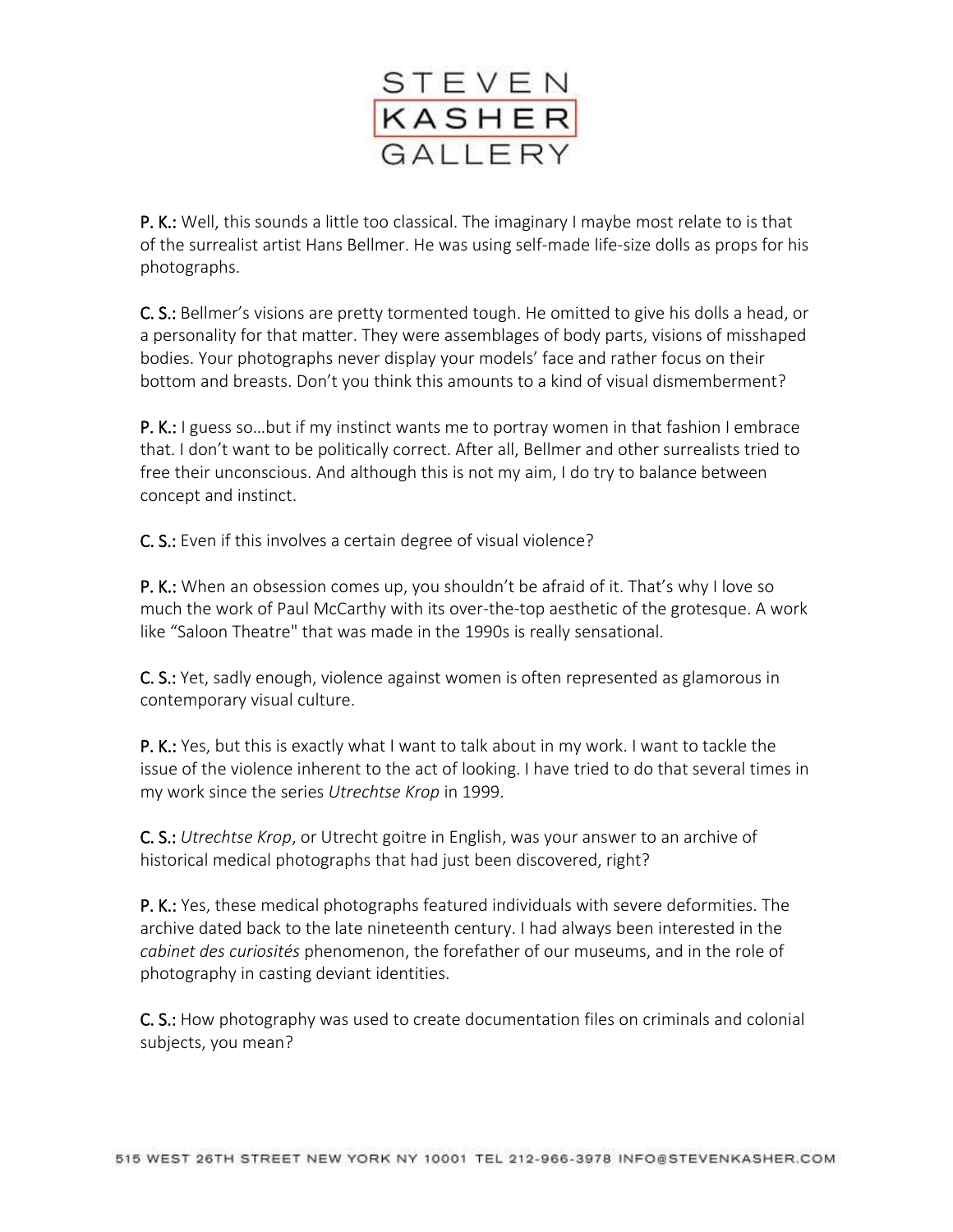

P. K.: This is the history I want to address. I decided to shoot a series of close-ups of body parts we usual don't pay attention to. And I took the photographs in the manner of a scientist by always placing the camera at a 30 cm distance from its subject. Instead of turning medical cases into a spectacle as what had happened with the photographs from the archive; I was trying to turn the familiar into something unusual.

C. S.: A typical surrealist strategy again…

**P. K.:** Maybe. But I am always concerned with the idea of creating images that call forth different associations, which you can relate to many different visual registers and cultural references.

C. S.: Could you give an example? What about *Hunting and Fishing*?

P. K.: In the case of *Hunting and Fishing*, I was inspired by the German Frei Körper Kultur and…ads for shampoo from the 1970s! [Laughter] This series was quite picturesque in a way. It was fresh and colourful; people generally liked it. But I hope you also see the irony in them. The series is a playful recreation of clichés around nature and the female body that pervade the Western imaginary about paradise. It's all about layering the photographs. I search for the subject matters and ways of working that allow me to achieve that.

C. S.: How do you that?

P. K.: Most of the times it is a rather long process. I search for a new subject matter that I feel has the potential to address a broad range of issues. But sometimes, it also can go very fast. As it happened when I made the series *Seminar* in 2006.

C. S.: A series of close-ups of a woman's legs wearing pumps open at the back that was released exclusively as an artist book?

P. K.: Exactly. I was attending a seminar in South Korea. I was bored and noticed the exquisite design of the shoes of a woman working there. She didn't noticed I was taking the photographs.

C. S.: Do you always work in the mode of a candid photographer?

**P. K.:** No, not at all, this was a one-time experience. What I like when I work is to give myself a set of rules as I mentioned for the production of the *Utrechtse Krop* series. For